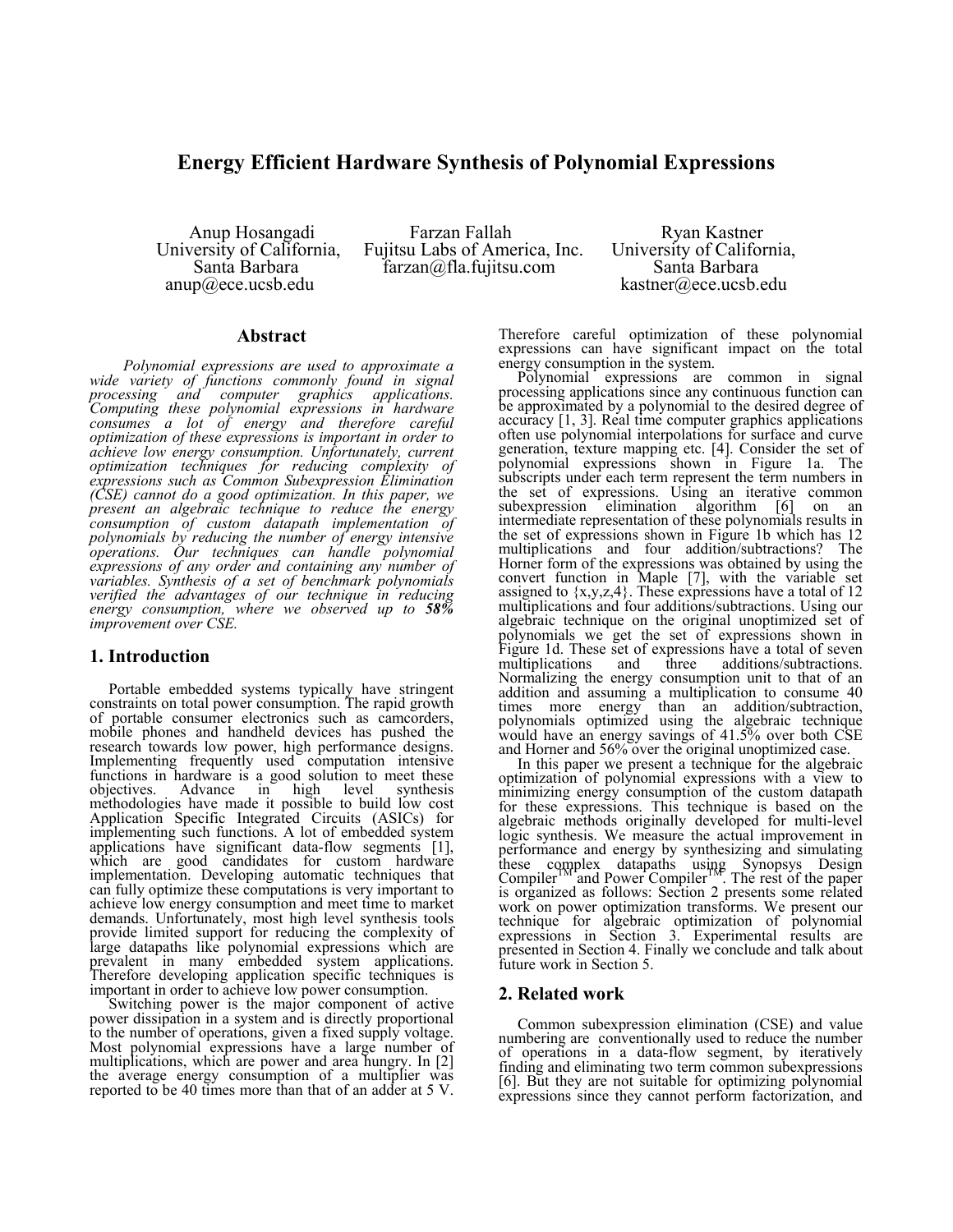| $P_1 = x^3y_{(1)} + x^2y^2z_{(2)}$       |                               |                                       |
|------------------------------------------|-------------------------------|---------------------------------------|
| $P_2 = 4x_{(3)} + 4yz_{(4)} - xyz_{(5)}$ |                               |                                       |
| $P_3 = 4xy_{(6)} - x^2y_{(7)}$           |                               |                                       |
| $d_1 = x^2$                              | $d_2 = xy$                    |                                       |
| $d_2 = xy$                               | $d_2 = (4 - x)$               |                                       |
| $d_3 = 4x$                               | $d_3 = xy$                    |                                       |
| $P_1 = d_1d_2 + d_1y^2z$                 | $P_1 = (y^2z + yx)x^2$        | $P_1 = xd_1d_3$                       |
| $P_2 = d_3 + 4yz - d_2z$                 | $P_2 = 4yz + (4 - yz)x$       | $P_2 = 4d_1 - zd_3$                   |
| $P_3 = d_3y - xd_2$                      | $P_3 = (4y - yx)x$            | $P_3 = d_2d_3$                        |
| (b) Applying CSE                         | (c) Applying Horner transform | (d) Applying our algebraic techniques |

**Figure 1. Example showing the superiority of our technique over CSE and Horner form** 

cannot extract common subexpression having more than two operands at a time.

 A number of transformations have been proposed in [8] to evaluate alternative architectures and select the one that results in the lowest power consumption. The authors have proposed operation reduction as one of the transformations since it directly reduces the amount of switching capacitance. They have used the Horner transform to evaluate the polynomials in various signal processing applications such as Finite Fourier Transform (FFT) and Discrete Cosine Transform (DCT). A Horner form equation turns a polynomial expression into a nested set of multiplies and adds, perfect for machine evaluation using multiply-add instructions.

A polynomial in a variable x  $p(x) = a_0x^n + a_1x^{n-1} + \dots$  $a_{n-1}x + a_n$  is evaluated as

 $p(x) = (...(a_0x + a_1)x + a_2)x + ... a_{n-1}x + a_n$ .<br>But the Horner form does look for reducing common subexpressions, and also is not effective in optimizing multiple variable polynomial expressions.

 Symbolic algebra has been shown to be a powerful technique for manipulating polynomials, and has been used for low power embedded software optimization [3], where the behavioral C code for an MP3 decoder has been mapped to library routines optimized for power. These techniques can extract non-trivial factors like  $a^2 - b^2 = (a+b)(a-b)$ , which our algebraic technique cannot.  $(a+b)(a-b)$ , which our algebraic technique cannot.<br>However a major drawback of the symbolic algebra routines is that they are heavily dependant on the library elements. In the above example the factorization will be possible only if there are the library elements (a+b) or (ab). It should be noted that this requirement is different than having an adder in the library. Besides these techniques are good at optimizing only one polynomial expression at a time, whereas our technique can optimize multiple polynomial expressions at the same time to get better results.

# **3. Algebraic optimization**

The goal of this section is to show our representation of polynomial expressions and present algorithms for the reduction of energy intensive operations in the set of polynomials.

## **3.1 Preliminaries**

We represent each polynomial expression using an integer matrix, where there is one row for each product term and one column for each variable/constant in the set of expressions. Each element  $(i,j)$  in the matrix is a non-

negative integer that represents the exponent of the variable j in the term i. We use the following terminology for explaining our technique. A **literal** is a variable or a constant (e.g. a, b, 2, 3.14 …). A **cube** is a product of the variables each raised to a non-negative integer power. In addition each cube has a positive or a negative sign associated with it. Examples of cubes are  $+3a<sup>2</sup>b$ ,  $-2a<sup>3</sup>b<sup>2</sup>c$ . An **SOP** representation of a polynomial is the sum of the cubes  $(+3a<sup>2</sup>b + (-2a<sup>3</sup>b<sup>2</sup>c) + ...)$ . An SOP expression is said to be **cube-free** if there is no literal or cube that divides all the cubes of the SOP expression. For a polynomial P and a cube c, the expression P/c is a **kernel** if it is cube-free. For example in the expression P  $= 3a<sup>2</sup>b - 2a<sup>3</sup>b<sup>2</sup>c$ , the expression P/ (a<sup>2</sup>b) = 3 – 2abc is a kernel. The cube that is used to obtain a kernel is called a **co-kernel**. In the above example the cube  $a^2b$  is a cokernel.

#### **3.2 Generation of kernels and co-kernels**

 The importance of kernels is illustrated by the following theorem [9]:

**Theorem:** Two expressions f and g have a common multiple cube divisor if and only if there are two kernels  $K_f$  and  $K_g$  belonging to the set of kernels generated for f and g respectively having a multiple cube intersection.

Therefore by finding the set of all kernels and their intersections, we can find all the multiple cube intersections of the expressions. The algorithm for extracting all kernels and co-kernels of a set of arithmetic expressions  ${P_i}$  is shown in Figure 2. This algorithm is based on the algorithm in [9] and has been modified to handle polynomial expressions. The recursive algorithm **Kernels** is called for each expression with the literal index 0 and the cube d which is the co-kernel extracted up to this point, initialized to φ. The recursive nature of the algorithm extracts kernels and co-kernels within the kernel extracted and returns when there are no more kernels present. The algorithm **Divide** is used to divide an SOP expression by a cube d. It first collects those rows that contain cube d. (those rows R such that all elements  $R[i] \ge d[i]$ ). The cube d is then subtracted from these rows and these rows form the quotient. The biggest cube dividing all the cubes of an SOP expression is the cube C with the greatest literal count (literal count of C is  $\sum C[i]$ )

i

that is contained in each cube of the expression.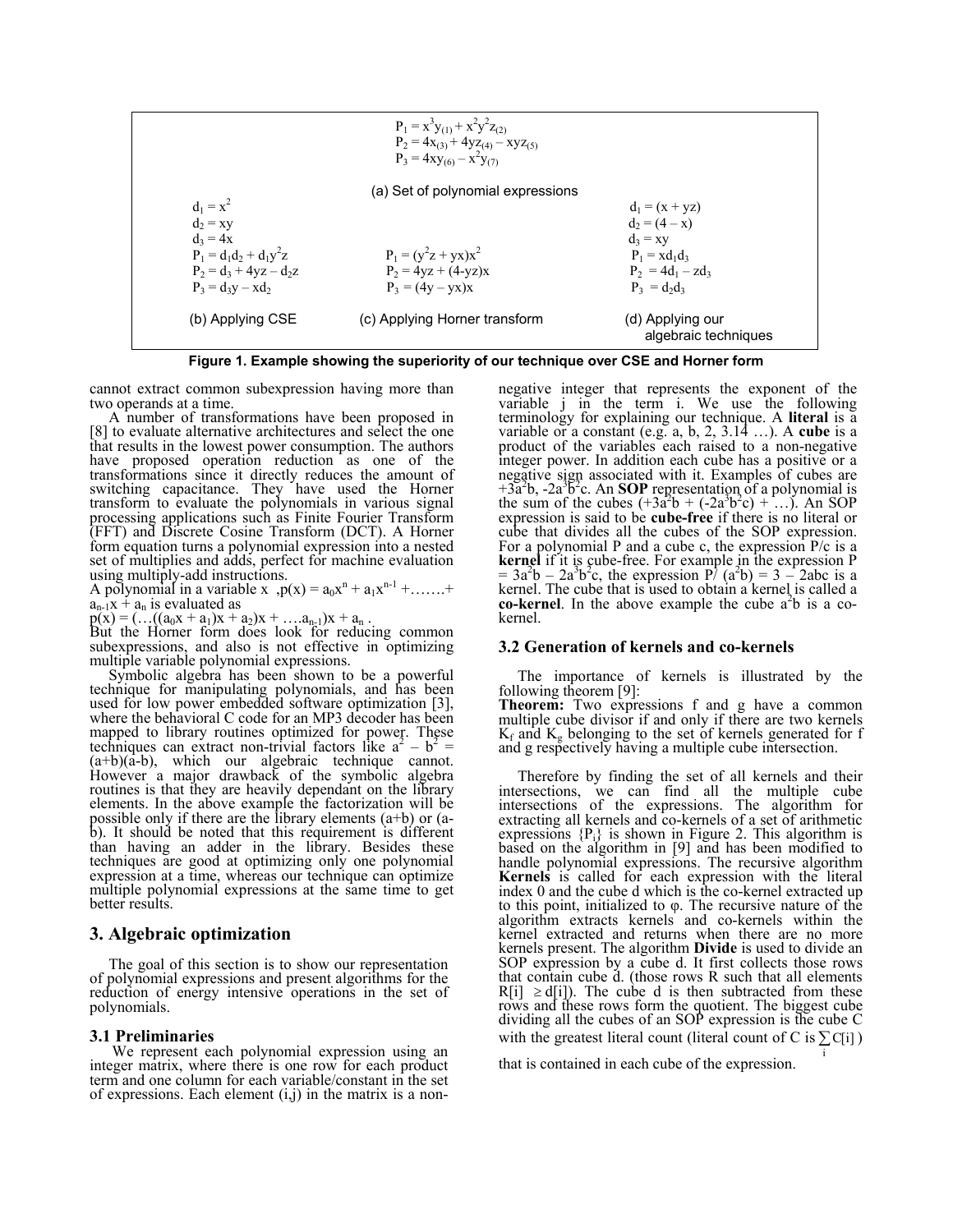*FindKernels({Pi},{Li}) { {Pi } = Set of polynomial expressions;*   ${L_i}$  = Set of Literals;  $\{D_i\}$  = Set of Kernels and Co-Kernels =  $\phi$ ;  $∀$  *Expressions*  $P_i$  *in*  ${P_i}$ *{D<sub>i</sub>}* = *{D<sub>i</sub>}* ∪ *{Kernels*(0, *P<sub>i</sub>*,  $\phi$ )} ∪ *{P<sub>i</sub>*, *1}; return {Di}; } Kernels(i,P,d) { i = Literal Number ; P =expression in SOP;*   $d = Cube:$  $D = Set of Divisors = \phi$ ;  $for(j = i; j < |L|; j++)$  *{ If( Lj appears in more than 1 row) {*   $F_t = \textbf{Divide}(P, L_j);$  $C = \text{Largest Cube dividing each cube of } F_t$ ; *if*(  $(L_k \notin C)$  ∀  $(k < j)$  )  *{*   $F_I = \textbf{Divide}(F_t, C)$ ; // kernel  $D_l = \text{Merge}(d, C, L_i);$ // co-kernel  $D = D \cup D_l \cup F_l;$  $D = D \cup \textit{Kernels}(i, F_1, D_1);$  *} } } return D; } Divide(P,d) {*   $P = Expression$ ;  $d = cube$ ;  *Q = set of rows of P that contain cube d;*   $∀$ *Rows*  $R_i$  of  $O$  *{*   $∀$  *Columns j in the Row R<sub>i</sub>*  $R_i[j] = R_i[j] - d[j];$  *} return Q; } Merge*(*C*<sub>*l*</sub>, *C*<sub>2</sub>, *C*<sub>3</sub>) *{*   $C_1, C_2, C_3 = cubes$ :  *Cube M; for*( $i = 0$ ;  $i <$  *Number of literals*;  $i++$ )  $M[i] = C_{1}[i] + C_{2}[i] + C_{3}[i]$ ;  *return M; }* 

# **Figure 2. Algorithms for kernel and co-kernel extraction**

 The algorithm **Merge** is used to find the product of the cubes d, C and Lj and is done by adding up the corresponding elements of the cubes. In addition to the kernels generated from the recursive algorithm, the original expression is also added as a kernel with cokernel '1'. Passing the index i to the Kernels algorithm checking for  $L_k \notin \mathbb{C}$  and iterating from i to |L| (the total number of literals) in the "for" loop are used to prevent the same kernels from being generated again.

As an example consider the expression  $P_1$  in Figure 1a. The literal set for this example is  $L = \{x, y, z\}$ . Dividing first by x gives  $F_t = x^2y + xy^2z$ . Now the biggest cube dividing  $F_t$  is  $C = xy$ . Dividing  $F_t$  by xy gives the first kernel  $\overline{F}_1 = x + yz$  with the corresponding co-kernel  $D_1 = x^2y$ . Since  $F_1$  does not have any kernels,  $\overline{F}$  is now divided with y to obtain  $F_t = x^3 + x^2yz$ .  $C = x^2$ , but since x is a literal already encountered, the division is not performed as it would give the same kernel obtained before. The algorithm terminates here and finally we have two kernels,  $K_1 = x + yz$  with co-kernel x<sup>2</sup>y, and  $K_2 = x^3y + x^2y^2z$  with co-kernel 1.  $y^2$ z with co-kernel 1.

# **3.3 Extracting kernel intersections**

Finding every intersection between the kernels is equivalent to finding all multiple cube common divisors. The task of finding the best kernel intersections can be modeled as a rectangle covering problem [10]. A matrix called the **kernel cube matrix** (KCM) is formed from the kernels and the co-kernels that have been generated. This matrix has one row for each kernel (co-kernel) that has been extracted and one column for each distinct cube of a kernel. An element  $(i, j)$  of the matrix is 1 if the kernel corresponding to row i contains the cube represented by column j, else it is a 0. A term may be covered by more than one element since the extracted kernels may overlap. Figure 3 is an example of a KCM for the set of expressions in Figure 1 a. The rows of the KCM are marked with the co-kernel of the kernel corresponding to the row.

|                |    |               | 2   |           |       | 5             |
|----------------|----|---------------|-----|-----------|-------|---------------|
|                |    | X             | yz  |           | $-YZ$ | $\mathbf{-X}$ |
|                |    | $\frac{1}{3}$ | (4) |           | 0     | 0             |
| 2              |    | (1)           | (2) |           | C     |               |
| $\mathcal{R}$  | X  |               |     | (3)       | (5)   | ſ             |
| $\overline{4}$ | yz |               |     | (4)       | C     | $\frac{1}{5}$ |
| 5              | xy |               | 0   | $1_{(6)}$ | 0     | (7)           |

**Figure 3. Example Kernel Cube Matrix**

 A kernel intersection appears in the matrix as a **rectangle**. A rectangle is a set of columns and a set of rows of the kernel cube matrix such that all elements of the rectangle are 1. The task of finding the best set of kernel intersections is equivalent to finding the best set of rectangles in the matrix, such that all the 1s in the matrix are covered. Since this problem is known to be NP complete [11], we employ a greedy strategy to pick the best valued prime rectangle in each iteration. A **prime rectangle** is a rectangle that is not covered by any other rectangle. The value function for selecting the best rectangle depends on the optimization target. In this work we optimize for the total energy consumption in computing the polynomial.

### **3.3.a Modeling value function for energy savings**

 Given a prime rectangle define the following parameters.

 $\mathbf{\hat{R}}$  = number of rows ;  $\mathbf{\hat{C}}$  = number of columns

 $M(R_i)$  = number of multiplications in row i (co-kernel) i.  $M(C_i)$  = number of multiplications in column i (kernelcube i)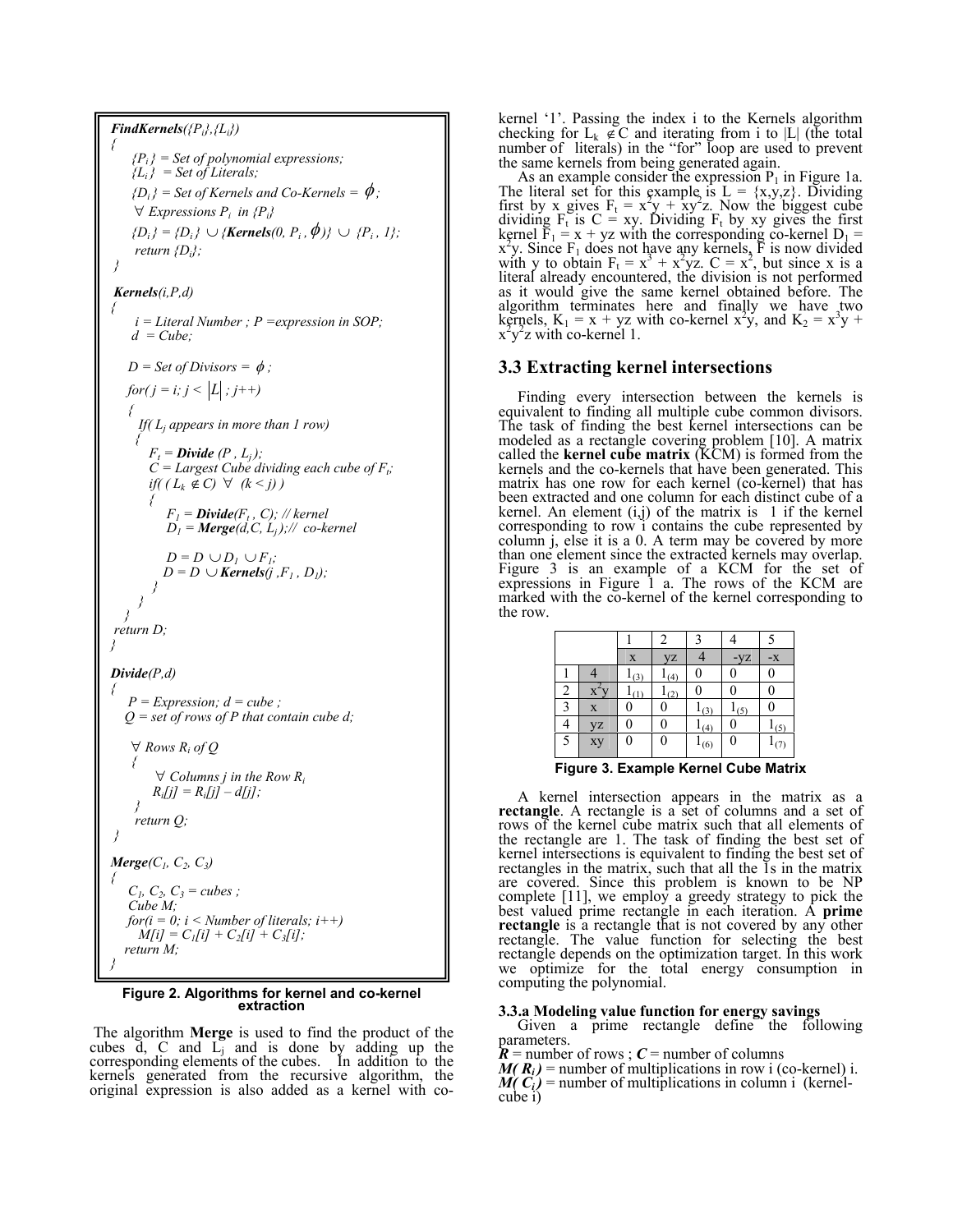Each element  $(i,j)$  in the rectangle represents a product term equal to the product of co-kernel i and kernel-cube j, which has a total number of  $M(R_i) + M(C_i) + 1$ multiplications. The total number of multiplications<br>represented by the whole rectangle represented

$$
R^* \sum M(C_i) + C^* \sum M(R_i) + R^* C
$$

**R** Each row in the rectangle has  $C - 1$  additions for a total of  $R^*(C-1)$  additions. By selecting the rectangle, we will have extracted a common factor with  $\sum M(C_i)$  multiplications and (C - 1) additions. This *C* common factor is multiplied by each row which leads to a

further  $\sum M(R_i) + R$  $\sum_{R} M(R_i) + R$  multiplications. Weighing the

number of multiplications by 'm', where 'm' is the ratio of the energy consumption of a multiplier to an adder in the target library, the value function can be formulated as weighted sum of the reduction in the number of multiplications and additions by selecting the rectangle and is given by Equation I.

$$
VF_{i} = m * \{ (C-1) * (R + \sum_{R} M(R_{i})) + (R-1) * (\sum_{C} M(C_{i}) \} + (R-1) * (C-1)
$$
\n(1)

 For a given supply voltage and clock frequency, the total power consumption of a datapath depends on a number of factors such as the number and type of functional units, the switching capacitance in the multiplexers, control units and interconnects. Besides the power consumption also depends on the scheduling and binding of the operations on the functional units. Furthermore, there are a number of different transformations such as retiming and pipelining of the operations that affect the total power consumption in a datapath [8]. Developing an automated technique that considers all these factors and optimizes the total power consumption of a datapath is a very difficult problem and developing tools that give different implementation choices to the designers is of practical interest [8, 12].

 The value function in equation I assumes that the major component of active power dissipation in a datapath is due to the switching power in the functional units, and reducing the number of energy intensive operations will reduce the total energy consumption. The value function assumes that there is only a single type of adder and a single type of multiplier in the design library.

 If the resource constraints are such that only a single adder and a single multiplier can be used, the value function (Equation I) will also produce a design with shorter latency compared to the other known techniques, and the power consumption can be reduced by voltage scaling. In the case of multiple functional units, the factoring of polynomials performed by our technique can actually increase the critical path length of the polynomial and the amount of improvement over other techniques is case dependant. For some polynomials, CSE may produce a shorter critical path, but at the expense of greater switching activity per control cycle. Our value function assumes that the savings in the number of energy intensive operations will outweigh the benefits of reduced latency (if any) produced by other methods.

#### **3.3.b Algorithm for selecting kernel intersections**

The algorithm for finding the kernel intersections is shown in Figure 4 and it is analogous to the **Distill** procedure [9] in logic synthesis. It is a greedy algorithm in which the best rectangle is extracted and substituted in each iteration. In the outer loop, the set of kernels is computed for the expressions  $\{P_i\}$  and the kernel cube matrix is formed from that. Each iteration in the inner loop selects the most favorable rectangle if present, based on our value function. This rectangle is added to the set of expressions and a new literal is introduced to represent this new rectangle. The kernel cube matrix is then updated by removing those 1's in the matrix that correspond to the terms covered by the selected rectangle.

 As an example consider the same set of expressions in Figure 1a. The set of kernels and co-kernels for each expression are:

 $P_1$ :  $[x + yz](x^2y)$ ,  $[x^3y + x^2y^2z](1)$ P<sub>2</sub>: [4 – x](yz), [4 – yz](x), [x + yz](4), [4x + 4yz + xy<sup>2</sup>z](1).<br>xy<sup>2</sup>z](1).<br>P<sub>3</sub>: [4 - x](xy), [4xy – x<sup>2</sup>y](1).



**Figure 4. The algorithm for extracting kernel intersections**

 The kernel cube matrix is formed as shown in Figure 3. The kernels which are the original expressions (with co-kernel '1') are not shown in the figure to simplify representation. The rows correspond to the five co-kernels generated and the columns correspond to the five distinct kernel cubes.

 Consider the rectangle consisting of the rows {1,2}, and the columns  $\{1,2\}$ . This rectangle has  $R = 2$  rows, C = 2 columns, total number of multiplications in the rows  $\sum M(R_i) = 2$  and total number of multiplications in the *R*

columns  $\sum M(C_i) = 1$ . Using our value function (equation *C*

I) for estimating energy savings, and using a scaling factor  $m = 40$  for the multiplier, the value of this rectangle can be computed to be 201 units. The value of this rectangle happens to be the best and is equal to the value of the rectangle consisting of rows  $\{4,5\}$  and  $\{3,5\}$ , but the first rectangle is chosen arbitrarily. Because the rectangle covers the terms 1,2,3 and 4, the elements in the matrix corresponding to these terms are set to 0. In the next iteration, the rectangle corresponding to row {5} and columns  $\{3,5\}$ , which has a value of  $40$  is selected. No more rectangles can be extracted in the subsequent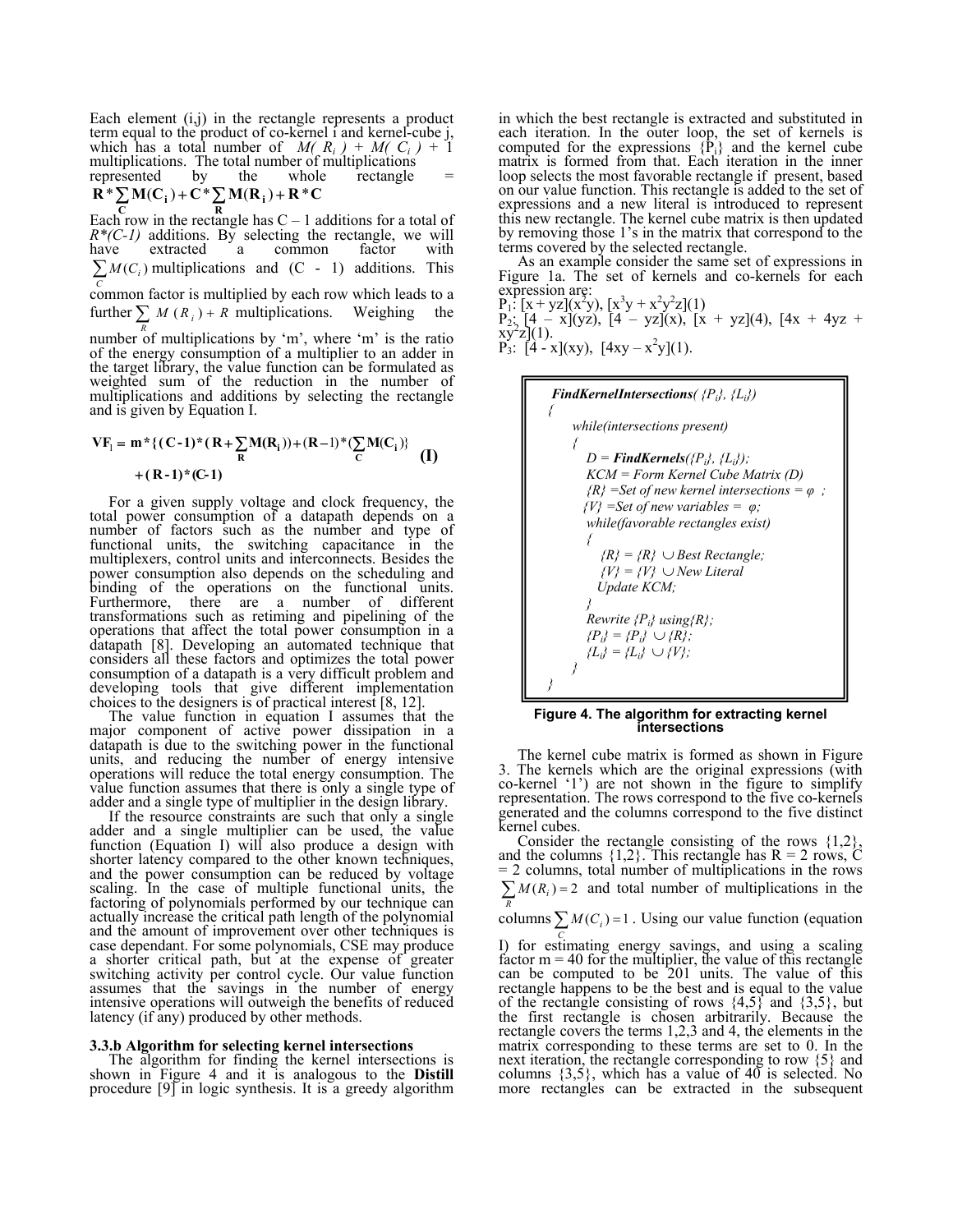iterations. Now we have two literals  $d_1$  and  $d_2$ corresponding to the rectangles  $(x + yz)$  and  $(4 - x)$ respectively. The set of expressions can now be written as shown in Figure 5.

| \n $\begin{bmatrix}\n P_1 = x^2 y d_1 \\ P_2 = 4d_1 - xyz \\ P_3 = xy d_2 \\ d_1 = x + yz \\ d_2 = 4 - x\n \end{bmatrix}$ \n |
|------------------------------------------------------------------------------------------------------------------------------|
| \n <b>Figure 5. Expressions after extracting Kernel intersections</b> \n                                                     |

### **3.4 Extracting cube intersections**

The procedure for finding kernel intersections finds the best multiple cube common factors. We can further optimize the result by finding single cube common factors among the set of cubes. A matrix called the **cube literal incidence matrix** is formed where there is a row for each cube in the set of expressions and a column for each literal. An element  $(i,j)$  of this matrix has a value equal to the power of the variable j in the cube i. The cube intersections appear as a rectangle in the matrix. A **rectangle** for this matrix is defined as a set of rows and columns in the matrix such that all elements are non-zero. The common cube C thus extracted will have the variable powers assigned to the minimum powers of the corresponding variables (columns) in the rectangle. The value of selecting the cube intersection can be computed from the resulting savings in the number of multiplications. Let  $\Sigma C_i$  be the sum of the powers in the extracted cube C. This cube saves  $\sum C_i - 1$  multiplications in each row of the rectangle. The cube itself needs  $\sum C_i - 1$  multiplications to compute. Therefore the value function for selecting a rectangle with R rows is given by the equation

$$
VF_2 = m * (R-1) * (\sum C_i - 1)
$$
 (II)

| Term           | X | z |  | d <sub>2</sub> |
|----------------|---|---|--|----------------|
|                |   | 0 |  |                |
| $\overline{2}$ |   | በ |  |                |
| 2              |   |   |  |                |
|                |   | 0 |  |                |
|                |   | 0 |  |                |
|                |   |   |  |                |
|                |   | 0 |  |                |
|                |   |   |  |                |

**Figure 6. Cube Literal Incidence matrix** 

The algorithm for extracting cube intersections is similar to that of extracting kernel intersections (Figure 3), except that the rectangles now correspond to cube intersections. As an example, consider the set of arithmetic expressions in Figure 5 obtained after finding kernel intersections. The cube literal incidence matrix for these expressions is shown in Figure 6. From the example, it can be observed that the rectangle corresponding to the rows  $\{1,3,4\}$  and columns corresponding to the variable  $\{x,y\}$  which represents the cube  $C = xy$  is the most favorable rectangle since it saves two multiplications. No more cube intersections are detected in the subsequent iterations. A literal  $d_3 = xy$  is added to the list of literals and the final set of expressions can be written as shown in Figure 1d.

## **4. Experimental results**

 We investigated a few polynomials commonly found in multivariate interpolation schemes and DSP functions [13, 14]. We compared the number of multiplications and additions/subtractions obtained by our technique with those in the original polynomials and also with those obtained by applying common subexpression elimination (CSE) and Horner transform (Table 1). The first four examples (**ex1 to ex4**) are polynomials used for multivariate polynomial interpolation, and are useful in Computer Graphics applications for modeling free form curves and surfaces. The examples ex1 to ex4 are respectively **quartic-spline, quintic-spline, chebyshev and cosine-wavelet.** The fifth example (**ex5**) is a set of polynomials from **FIR filter** [14], where the trigonometric functions Sine and Cosine have been approximated by their Taylor series expansions.

We used an energy scaling factor  $m = 15$  for our experiments (Equations I and II), based on the average ratio of energy consumption for the adder and multiplier in our technology library. From Table 1, we can observe that our technique gives the least number of multiplications compared to all the other techniques. But the number of additions remains the same in all the cases, since there are no multiple term common subexpressions in these examples. The reduction in the number of operations is because of factorization and elimination of single cube (term) common subexpressions, which reduces the number of multiplications.

**Table 1. Comparing number of multiplications(M) and additions/subtractions(A)** 

|      | Original |   | CSE |   | Horner |   | Our<br><b>Technique</b> |   |
|------|----------|---|-----|---|--------|---|-------------------------|---|
|      | м        | A | M   | A | м      | A | VI                      | A |
| ex l |          |   |     |   |        |   |                         |   |
| ex2  |          |   |     |   |        |   | 6 <sup>o</sup>          |   |
| ex3  |          |   | Õ   | " | ŏ      | Ω |                         |   |
| ex4  |          |   |     |   |        |   |                         |   |
| ex:  |          |   |     |   |        |   |                         |   |
| .vg  |          |   |     |   |        |   | 4 II                    | 8 |

We synthesized the polynomials using Synopsys Behavioral Compiler <sup>TM</sup> and Synopsys Design Compiler  $\text{M}_{\text{M}}$  using the 1.0  $\mu$  power2 sample.db technology library, with a clock period of  $40 \text{ n}\bar{\text{s}}$ , operating at 5V. We used the Synopsys DesignWare  $\frac{1 \text{ M}}{2}$  library for the functional units. The adder and multiplier in this library took one clock cycle and two clock cycles respectively at this clock period. We synthesized the designs with both minimum hardware constraints and medium hardware constraints.<br>We then interfaced the Synopsys Power Compiler <sup>TM</sup> with the Verilog RTL simulator VCS  $^{TM}$  to capture the total power consumption including switching, short circuit and leakage power. All the polynomials were simulated with the same set of randomly generated inputs.

Table 2 shows the synthesis results when the polynomials were scheduled with minimum hardware constraints. Typically the hardware allocated consisted of a single adder, a single multiplier, registers and control units. We measured the reduction in area, energy and energy-delay product of the polynomials optimized using our technique over the polynomials optimized using CSE (C) and Horner transform (H). The results show that there is not much difference in area for the different implementations, but there is a significant reduction in total energy consumption (average 29.3% over CSE and